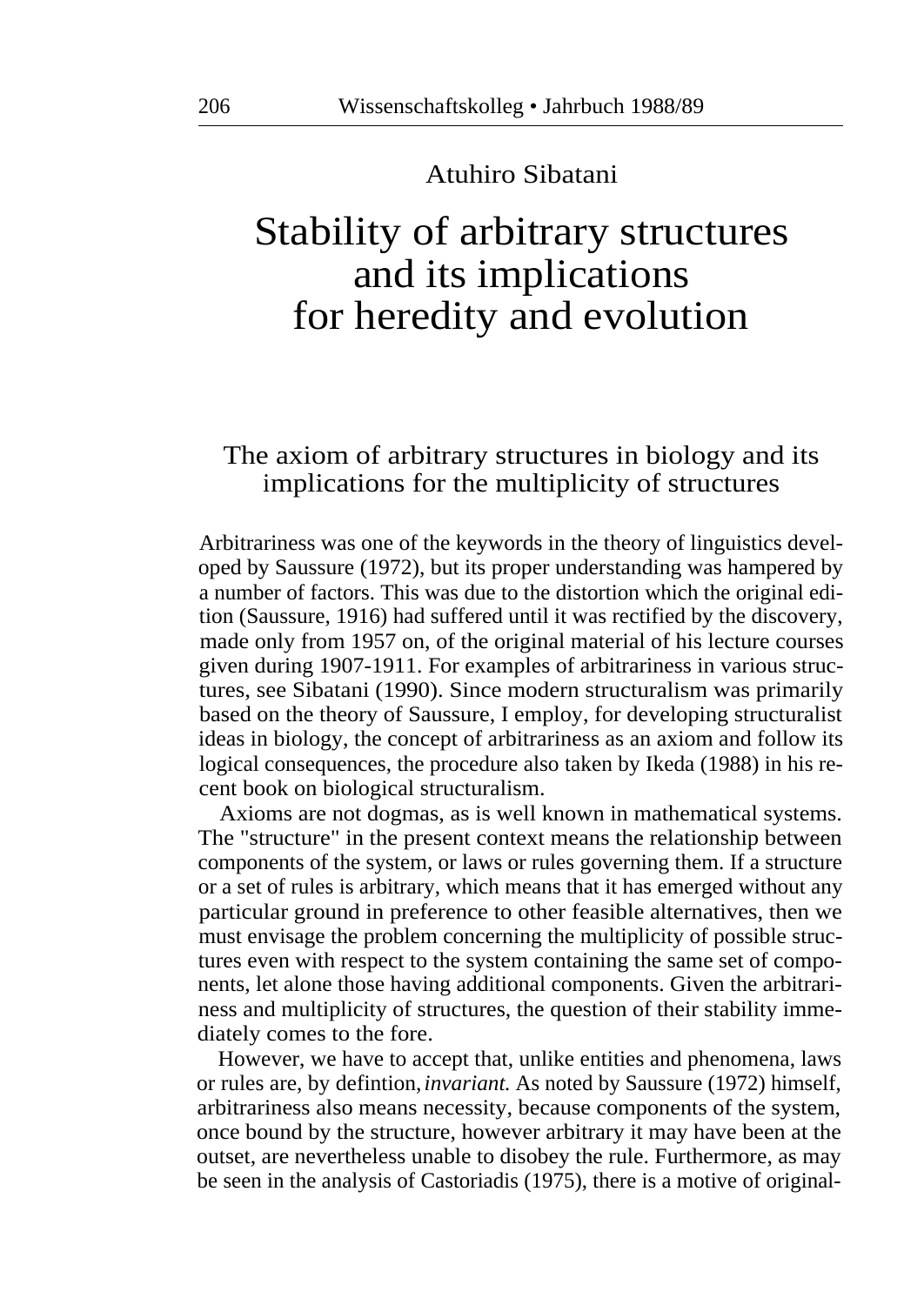ity with what may be conceived as the arbitrary (or unmotivated) structure. Saussure (1972) dealt with the dialectics between the binding by necessity for a synchronic relationship among components and, by implication, the freedom in generative processes for a diachronic evolution of the structure. This important point should always be kept in mind when dealing with plausible mechanisms for emergence of a new structure.

#### Reverse-reductionism

In this research program I wish to introduce, into biology, some of the principles accepted in human sciences. This attitude may be called reverse-reductionism. It does not intend to deny the importance and usefulness of reductionism (atomistic or physical) in biology. However, without getting involved in the controversy concerning the primacy of self-sufficiency of reductionism in biology, I wish to try to find out, in biological processes, some structures equivalent to what is found to be useful in studying human sciences (see Sibatani, 1990). This is therefore neither bottom-up reductionism nor top-down holism. It is simply an attempt to reverse the dehumanizing of biology through the monopoly of reductionism.

I wish to stress that this is by no means the same as anthropomorphism in biology, which I understand is a metaphor rather than a recognition of the categorical equivalence between human and non-human systems. Instead, I wish to examine whether the same type of structure maybe found equally in both purely biological structures and those underlying human mind or brain acitivities including language (see for example, the genetic code *versus* language — Sibatani, 1985, 1989). In other words, I am trying, in contrast to the tradition of underestimating biological processes among biologists, to overestimate them quite deliberately; the effectiveness of this attitude is now supported empirically in different fields of biology (Albrecht-Bühler, 1986; Seyfahrth, 1987). The rather sweeping designation of reverse-reductionism here is a reflection of my eagerness to see what will result from this venture. Of course, the view obtained through such an exercise should be tested against the reality of biological processes, and that will ultimately decide whether the present pursuit is worth continuing.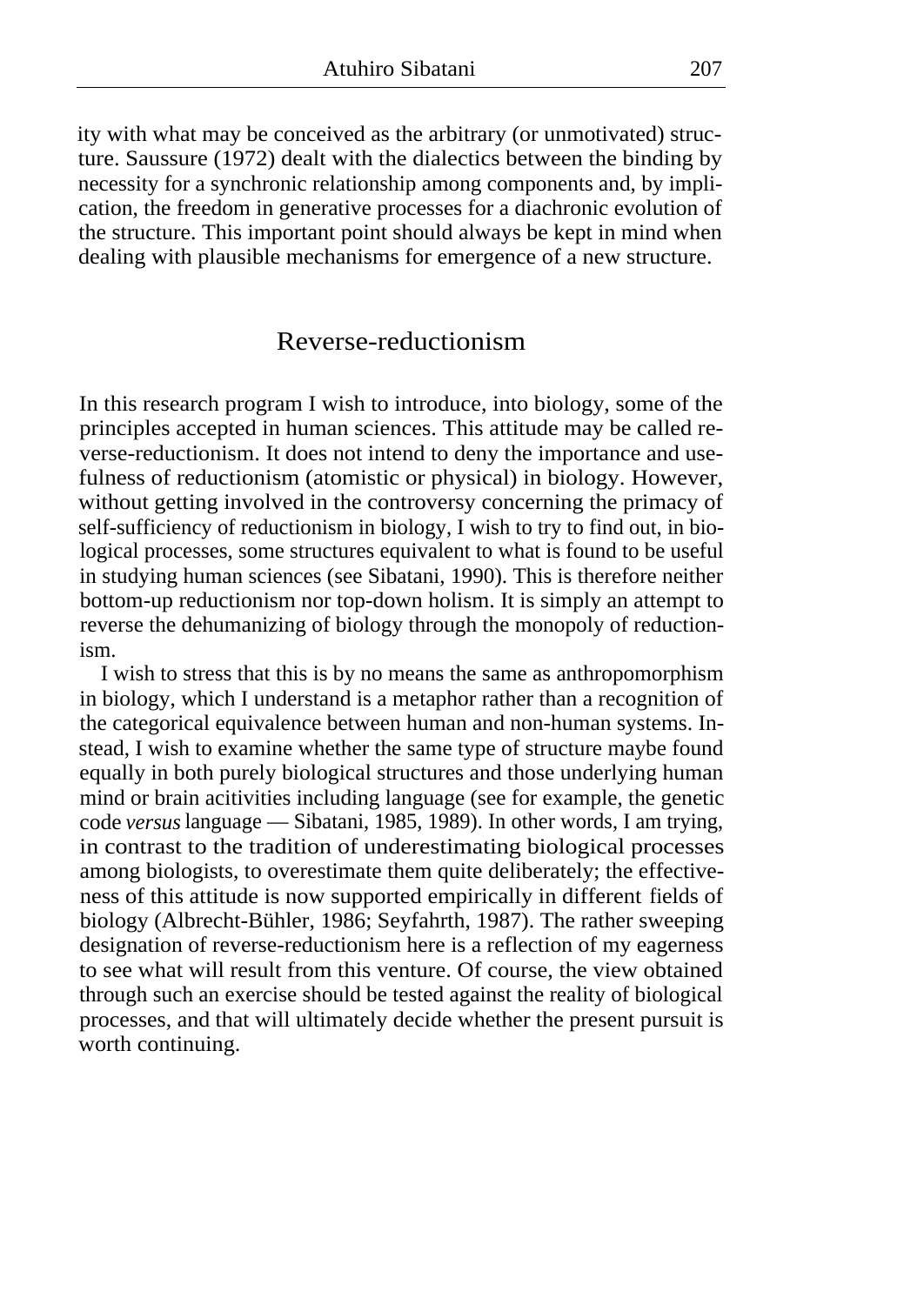## Structure and its configurations

Structure may take up multiple configurations within the range of its own rules (Ikeda, 1988). We may have a transformation between configurations, but not between structures. A structure should never change but new structures could simply emerge, though probably only very rarely. For instance, traffic rules were traditionally defined in two dimensions, and have materialized in two configurations: the left-side and the rightside traffic. They are mutually incompatible but transition from the one to the others has taken place in recent history (once in Sweden and twice in Okinawa). However, the three-dimensional traffic rule has come into effect only after introduction of aviation, but it cannot be transformed or reduced into a two-dimensional one. Hence these two sets of rules represent separate independent structures. This suggests the way in which a new structure may come into existence. The three-dimensional traffic rule obviously has an additional component, the third dimension in which vehicles can move.

# Structure is heritable through dynamic processes

In biology, developmental genes must always co-operate, during the course of ontogeny, to produce a functional organism. In *Drosophila,*  about 50 so-called developmental genes in five groups controlling the mode of gene expression and cellular interaction are integrated to work together in a well-organized order (Ingham, 1988). We thus see that those genes are bound by a perpetual and integrating structural relationship. A diversion from such a binding relationship on the part of any gene would lead to a failure to produce a functional organism, resulting in a lethal mutation. Thus, the hidden or deep-seated, hardly visible structure holding the genes together must be dynamically maintained over many generations through interactions among the component genes to produce the functioning organisms. Moreover, such a structure must survive unscathed upon speciation which usually need not bring about any drastic change in the body plan. Although such a structure remains largely invisible, it should be much more stable than a genome, a cell, a multicellular eukaryotic organism or even a gene reproduced over many generations.

Therefore, structure seems to be dynamically and integrally maintained through interactions of its components (possibly inclusive of many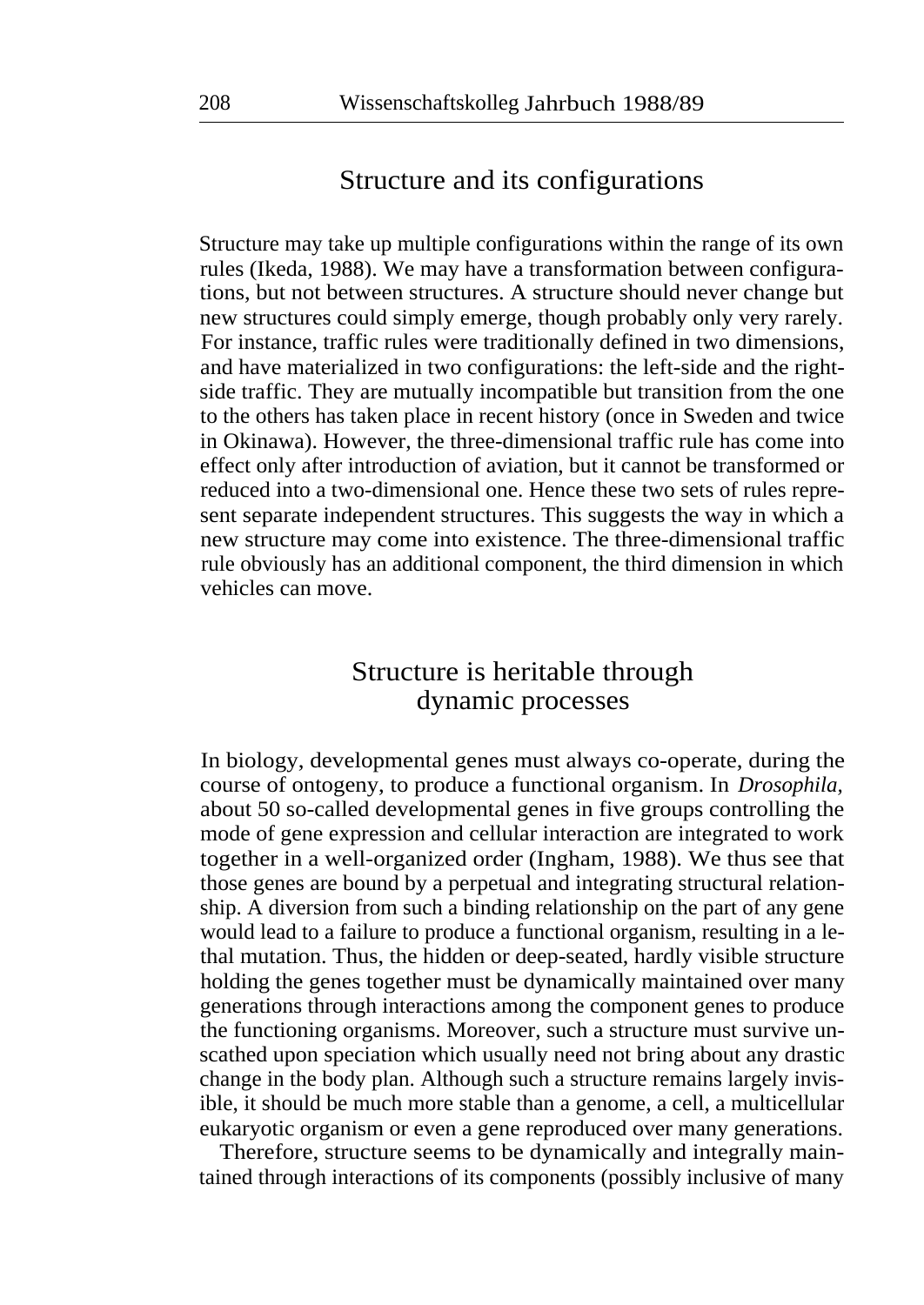entities and processes other than genes) defined and bound thereby (Saussure's synchrony). In this sense, certain structures (in our sense), other than DNA, must also be recognized as hereditary.

# A given structure logically anticipates all of its possible configurations at its emergence

Once a structure is defined, it logically determines all of its possible configurations whether they are categorically realizable or have already materialized. Many configurations of a given structure thus wait for their actual materialization in evolution. Ikeda (1989) has clearly defined two separate aspects of evolution. One is the change in configuration of a given structure. The other is the emergence of a new structure. While all the events of the former may be conceived as anticipated at the outset, how a given configuration actually comes to materialize in the course of history and of evolution cannot be predicted. This corresponds to contingent processes in evolution. Furthermore, there could be many different possible courses to produce a certain configuration through transformation. The actual course taken may signify a phylogeny, but from the viewpoint of structures and configurations, actual phylogenetic lineages are as contingent as the events which have come to bring about these transformations. Any two configurations may be logically close to each other but may materialize only at remote places and separate times. In an extreme case, an identical configuration may be produced more than once within the framework of a given structure, although the complexity of most structures may make it highly improbable that such a logically possible course actually takes place. Obviously, we have to override, in our thinking, the principle of parsimony, which has recently been repudiated by Hall (1988) on an experimental basis.

By contrast, the emergence of a new structure cannot be anticipated in principle. Above all, the structure is arbitrary so that any modification of the rule or addition of a new component in the rule does not logically follow from the existing structure; hence an emerging structure is irreducible to any existing biological structures or else physical laws.

In this context, variation of forms in a given phylum or any other higher taxa may represent configurational changes within a given structure, whilst the emergence of higher taxa charged with independent rules or relationships among their components or loaded with newly substantiated components, must be visualized as emergence of a new structure. Most evidently, emergence of organisms, emergence of eukaryotes or multi-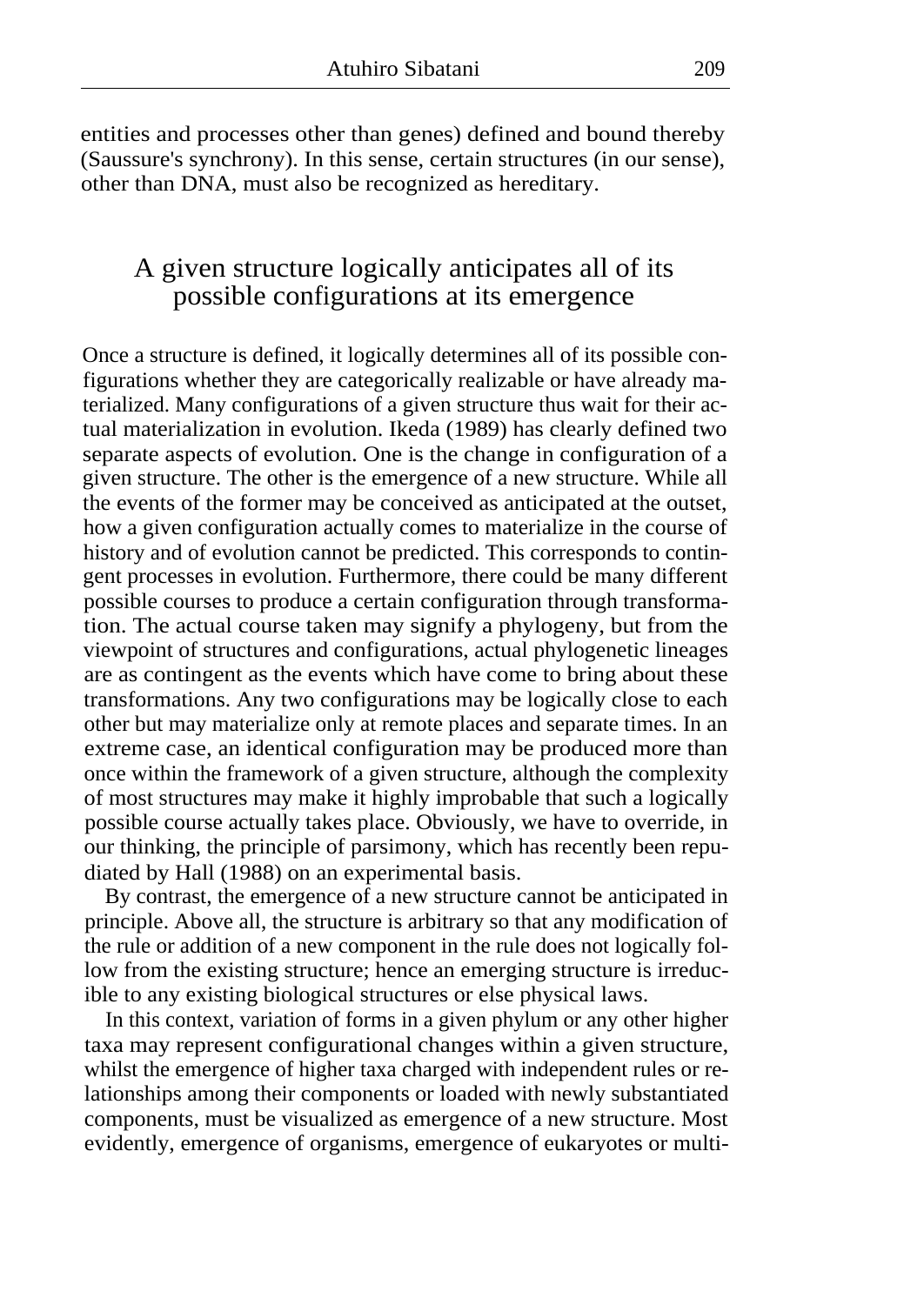cellular organisms and emergence of language during the course of organic evolution may be regarded as events which definitely introduced new structures. Obviously, such an emergence cannot be explained or predicted in terms of preexisting structures.

## Quiescent genes and cryptic phenotypes

I will now turn to the reality of biological processes. I can enumerate a large number of quiescent genes and cryptic phenotypes for given taxa, pointing to the existence of invisible structures beneath the surface characters (including active genes) of an organism (also see Sibatani, 1989). Among quiescent (or quasi-quiescent) genes one may count the haemoglobin gene in non-leguminous higher plants (Bugosz *et al.,* 1988); enamel protein genes in birds (Kollar and Fisher, 1980); quite a few nonfunctioning genes for sugar utilization in bacteria (Cairns *et al.,* 1988; Hall, 1988). Since these quiescent genes are not inactivated like pseudogenes, they are either protected by an unknown mechanism from inactivation by genetic drift (Kimura, 1983) while being maintained in a really non-functional state; or else they may be either functioning very weakly, or in some other ways than the ones known to us. In both cases, we will again decline to think according to the principle of parsimony (see above). The presence of such quiescent genes points to a structure which binds the existing genes, hence it is mor essential in heredity than the presence and functions of individual genes. Certain features appear repeatedly but discretely in taxa belonging to different groups, suggesting that they share a common generative mechanism, which may or may not be expressed in individual taxa (see, for example, Garcia-Bellido, 1983).

On the other hand, there are many examples in which organisms belonging to a given taxon suddenly exhibit an unusual character, often observable in other related organisms, which are so well co-ordinated that it is inconceivable that they are obtained by a single mutation, and which even occur simultaneously in many individuals so that the hypothesis of mutations is excluded from the outset. Among these I shall count the cactus growing into the form of ordinary plants in humid environment (Sibatani, 1989); occasional emergence of atavism in various organisms such as horns in horses or hind limbs in seals (Ohno, pers. comm.); brood-parasitic behaviours in the chick of various non-parasitic birds (Alvarez *et al.,* 1976). These examples, together with others to be described below, again clearly indicate the existence of invisible structures which organize individual processes and, when a favourable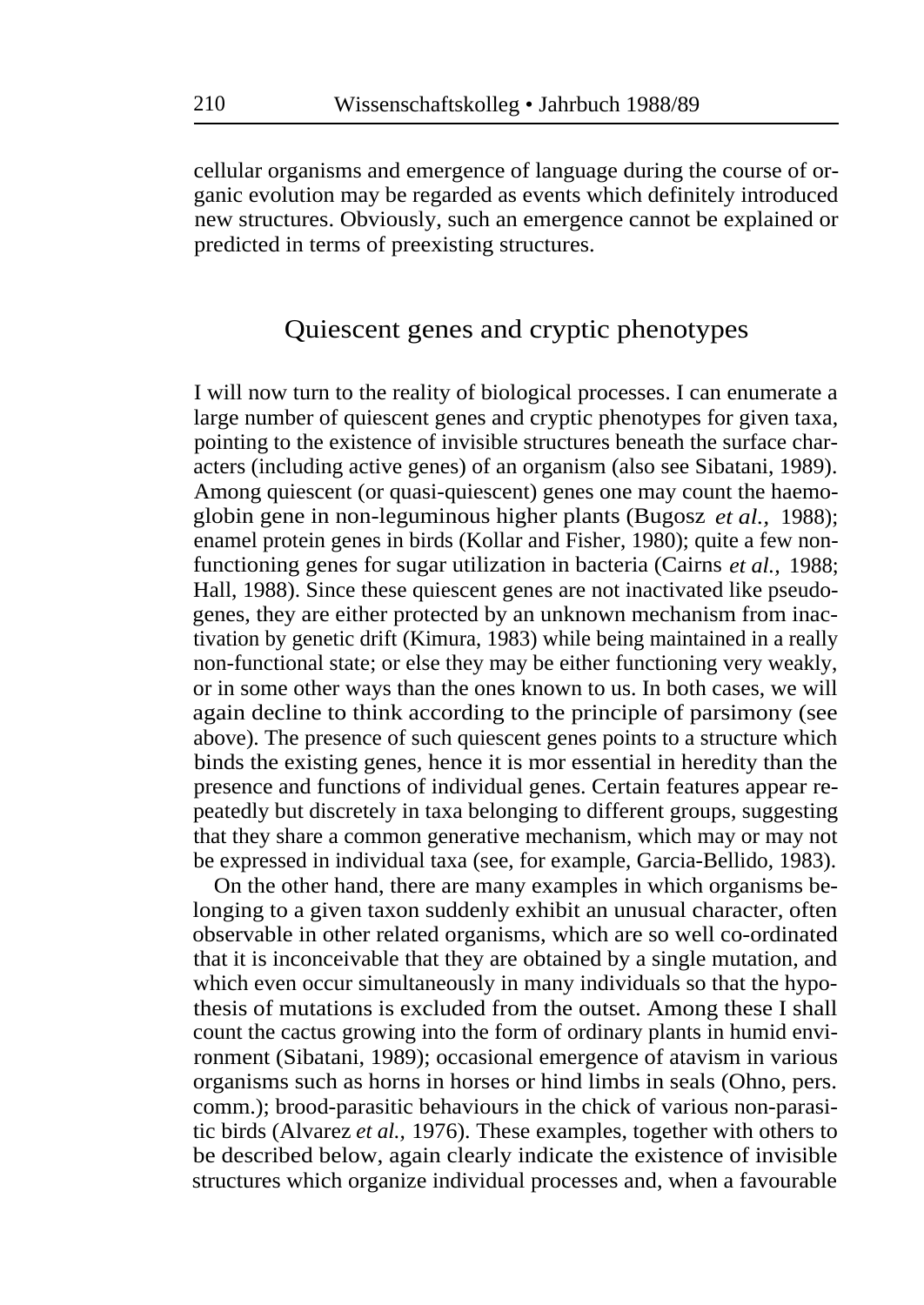situation arises, suddenly materialize its hidden capacity, which is there without undergoing actual use.

## "Hyponica" tomatos

Recently, a new plant technology called *Hyponica* has been developed in Japan, which involves nothing like gene manipulation (Nozawa, 1985). The effect must be fully environmental, as in the aforementioned case of the cactus. It is a water/air-controlled cultivation from seedlings, using an electronically regulated, ordinary mixture of inorganic salt solutions recycled to the root for optimum utilization of nutrients, without any hormone treatment. Various, mostly annual plants, including tomato, melon, cucumber and many other broad-leaf vegetables as well as some cereals, can be quickly grown, often into a tremendous size. For example, a tomato plant typically grows in eight months to a stem diameter of 20 cm at the base, the supraterrestial part spreading over 10 m in diameter, and bearing 10,000 fruits, all of excellent quality in respect of size, content of nutritional material (sugar, vitamins, etc.), colour, flavour and texture. Moreover the plant, which is never pruned, inclusive of its parts in the shade, can vigorously grow all the time as long as the space allows, over any number of years (i. e. it is no longer an annual plant), eventually to 6 m high, thus actually growing like a tree, in a remarkably healthy state, tolerating high temperatures (50-60  $^{\circ}$ C) at the top part of a green house, and totally resistant to microbial diseases and infestation of insect pests. In these points the *"Hyponica"* plants are quite unlike super-animals produced by gene manipulation, which show various defects in high frequencies even if they grow into giants (Webster, 1989). Induction of those "new" or previously unobserved characters in *"Hyponica"* plants is totally due to environmental effects (mainly due to the removal of mechanical hindrance of root growth by the soil with all its chemical and biological involvements). The plants used are ordinary varieties, having never been conditioned or selected over generations to show such new characteristics.

These observations would indicate that organisms are much more than what they appear, concealing many different abilities, and such hereditary endowment having never been used to the full in their history of existence. This would mean that the structure specifying a species is something much more than the total sum of the ordinarily manifested traits of the species. In other words, organisms show only a part of their real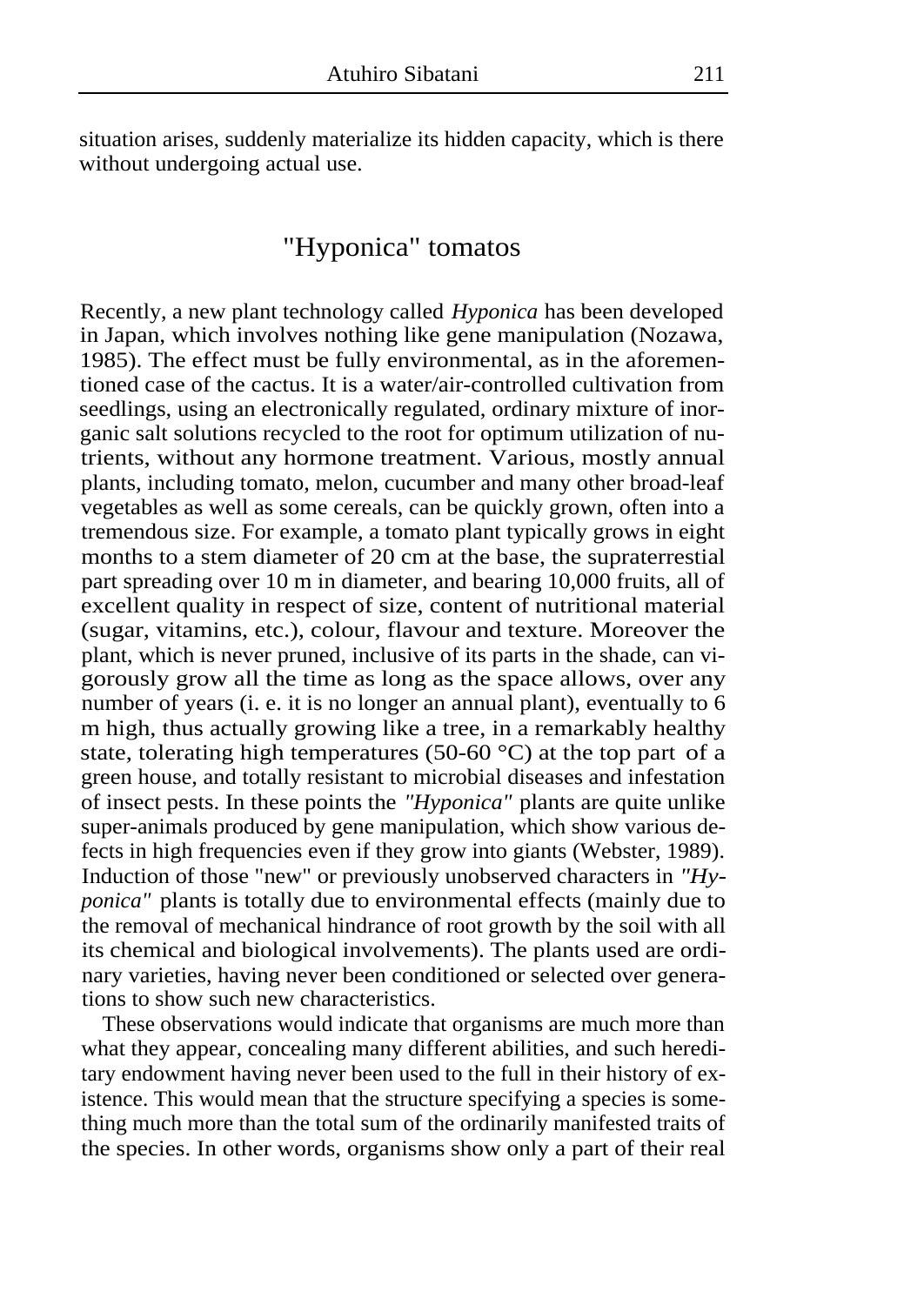ability determined or allowed by their hereditary or innate endowment. Incidentally, the same holds well with human beings as evidenced by the extended perfomances of those people who suffer from inborn physical deficiencies.

Obviously, those abilities of *Hyponica* plants could not have been acquired through mutation and natural selection. The structure allowing their manifestation must have been there cryptically all the time from the very beginning of higher plants, but never having had a chance to find the space/time adequate to unfold its full generative capacity.

#### Cave fish

A Mexican fish, *Astynax mexicanus* is known to occur in two typical forms: one lives in rivers and has normal eyes; the other one (the socalled Anoptichthys) living in caves is totally blind. Although adults of the latter population have only rudiments of the eyes concealed internally, the eye starts being formed almost normally at early stages of embryogenesis, and only later becomes suppressed (Peters and Peters, 1973). This is another example of crypticism but complementary to the preceding ones, in the sense that the apparently negative characteristics are generated through a secondary arrest of a normal positive process which is well maintained in spite of its apparent abortive course. Crosses of those two populations give fertile hybrids, but the parent characters do not clearly segregate in the F2. An intermediate population is known, which is blind but with eyes that have degenerated to lesser extents, and which are extremely variable and often exhibit in bilaterial asymmetry. All these findings may be explained by a polygene model (Peters, 1988), but we must keep in mind that, in spite of the recent progress in molecular genetics, virtually nothing is known about the molecular basis of polygenes. The presumably recent isolation of the cave population is inferred from the good cross-fertility of the river and cave populations, so the genetic change into blindness must have occurred very rapidly. This has led to the interpretation that the evolution of the cave population could not be due to the result of natural selection but to the high mutation pressure due to the unusually high rate of mutagenesis in the polygene system involved (Peters, 1988). Moreover, eye formation in this and related cave fish is known to be enhanced by light (Peters, Scholl and Wilkens, 1975). Thus, whether genetically controlled or environmentally induced, variable features governing eye formation are primarily generated by the underlying structure and peripherally modified to become innate or envi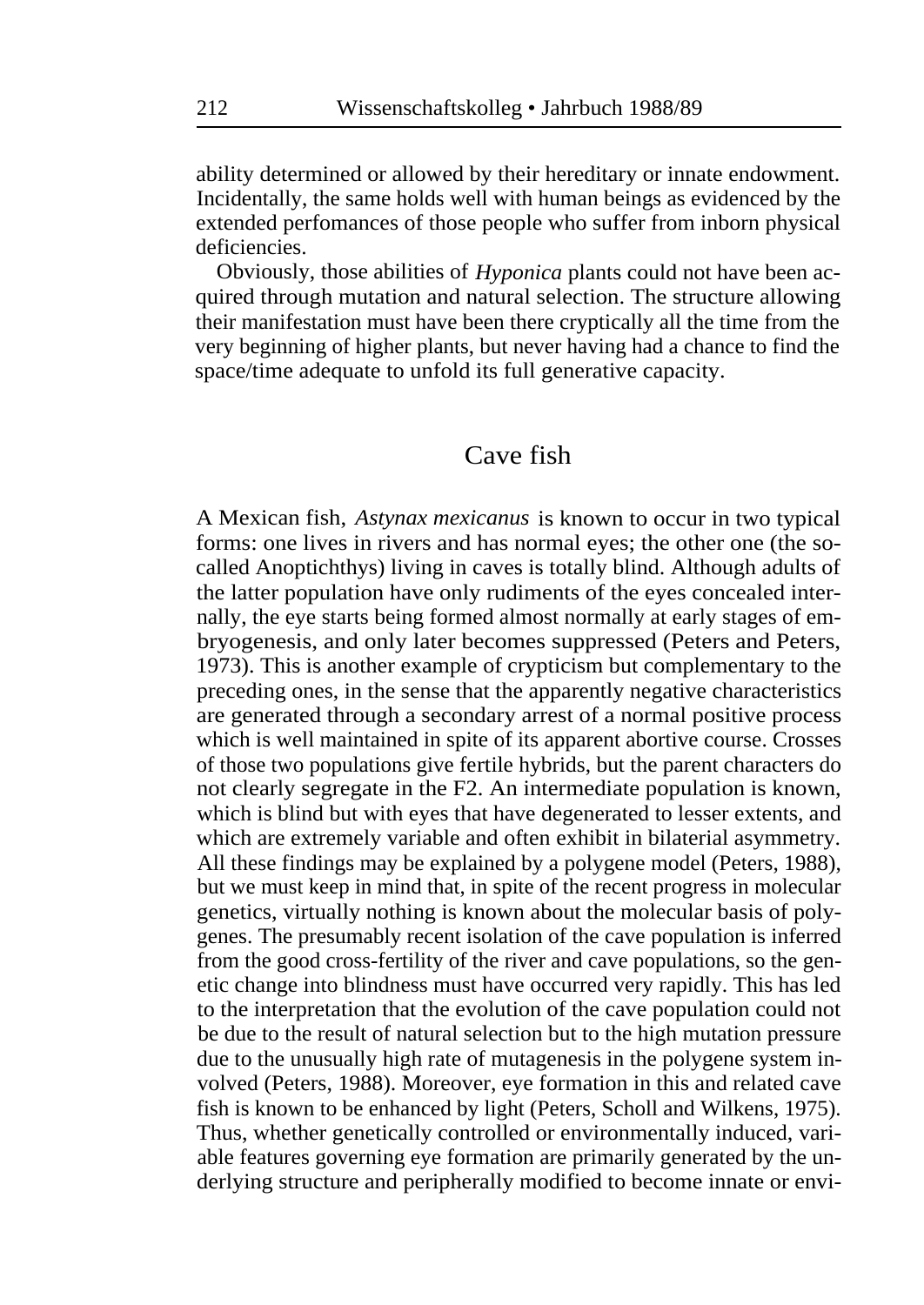ronment-dependent. In the light of recent findings in bacteria (Hall, 1988), the whole phenomena may be viewed from a new angle of directed or anticipatory genetic changes.

#### Bird songs and migration

Two impressive examples of the variation between the innate and environmentally induced nature of a complex ability as encountered in different taxa may be found in singing and migration of birds. As for a bird's ability to sing, there again seem to be two extremes with respect to the extent to which the ability is innately endowed. Thus, in his classical work Sauer (1954) reported that, in complete sound isolation from the egg stage, and even under deprivation of auditory perception, the common whitethroat *(Silvia communis communis)* developed its male songs completely innately, and that the functional songs for courtship and territoriality which the experimental birds later developed were the derivation of its autonomously generated early songs which may be regarded as a kind of self-expression (Portmann, 1960). Sauer's work did not make use of modern spectrographic recording techniques and hence should be interpreted with caution, but the main fact still remains that for this species, the male bird could innately develop the ability to sing, without auditory exposure to its own songs or those of other conspecific birds.

It is known further that, in a number of birds other than the common whitethroat, the autonomously acquired ability to sing in general can be fully developed without acoustic perception (Eibl-Eibesfeldt, 1976). At the other end of the spectrum of innate *versus* acquired ability, there are canaries. They acquire new songs each year, and this remarkable ability seems to be due to another remarkable ability of its brain to co-opt newly dividing cells in the zone overlying, and then migrating into, the higher vocal centre of the avian brain to compensate for the death of old nerve cells (Nottebohm, 1989). Between the extremes of innate self-expression on the one hand and post-natal acquisition and elaboration of expressibility through various social or physiological activities on the other, there seem to be, among birds, many intermediate stages which mix innate and acquired abilities to articulate their songs. As is admitted by Eibl-Eibesfeldt (1976), the acquisition of songs by learning seems to be, in some species, obviously limited by the species-specific pattern. Behind the ability of a bird to learn songs, we have to assume the existence of complex innate framework (structure) which enables them to learn relevant songs, as in the case of human learning of native languages (Chomsky,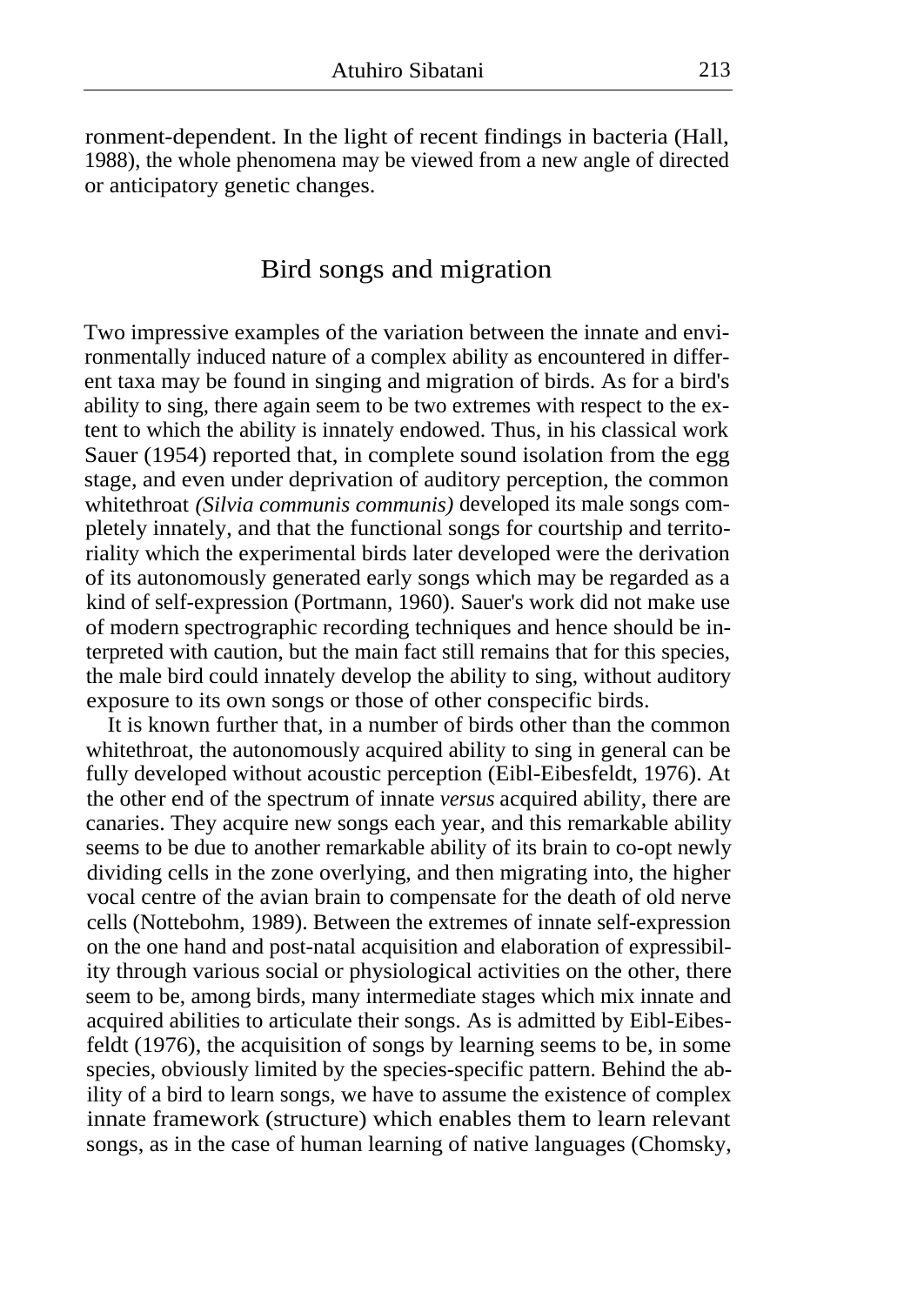1968). This view is favourably supported by the work of Hultsch and Todt (1989) who discovered that the learning ability of a nightingale had been underestimated: the young birds seem to be able to memorize songs to which they are exposed quite readily. This would suggest that they simply "learn" the songs through allowing the preexisting structure to materialize, the tutor's songs serving only as the trigger to unleash manifestation of existing configuration of the innate structure. This point would be verified if learning a particular "dialect" only in part would lead the bird to develop the rest itself.

Situations concerning migration of birds again appear to be similar to bird songs. We have a whole spectrum among different bird species, from a completely innate migrator to a obligatory learner for long-distance traveling behaviour (Sutherland, 1988).

## Eusocial behaviour — independent evolution or preexisting structure?

Lastly, I wish to discuss some aspects of eusocial behaviours. The most well known neo-Darwinian theory of eusocialization is that of Hamilton (see Grafen, 1985) using the concept of kin selection and inclusives fitness. This theory is concerned with the evolution of eusocial and altruistic behaviours of the non-reproducing workers, which, without mediation of inclusive fitness, could not readily be explained in terms of natural selection of the replicates of the "altruistic" gene in the progeny population. However, the theory has not enjoyed full support from the experimental evidence. To mention a few rather powerful incompatible lines, firstly there are collaborating workers of a swarm in three wasp species, which have been shown to have low relatedness of productive females that take up the role of workers (Queller, Strassmann and Hughes, 1988). In a leafcutter ant, there are foraging specialists among unrelated co-foundresses, but their various features are contrary to the predicitions made from the neo-Darwinian social competition theory (Rissing *et al.,* 1989). There is also a species of ponerine ant which has lost the queen — caste but whose workers are all potentially reproductive, but become egg layers only if mated, in a short season, by numerous males who encounter only a sample of workers to mate. There is no evidence for the genetic relatedness of the workers because a large number of males and fertilized females are present in a nest, without overlap between successive generations (Peeters and Crewe, 1985).

It becomes evident, by these comparisons, that the evolution of euso-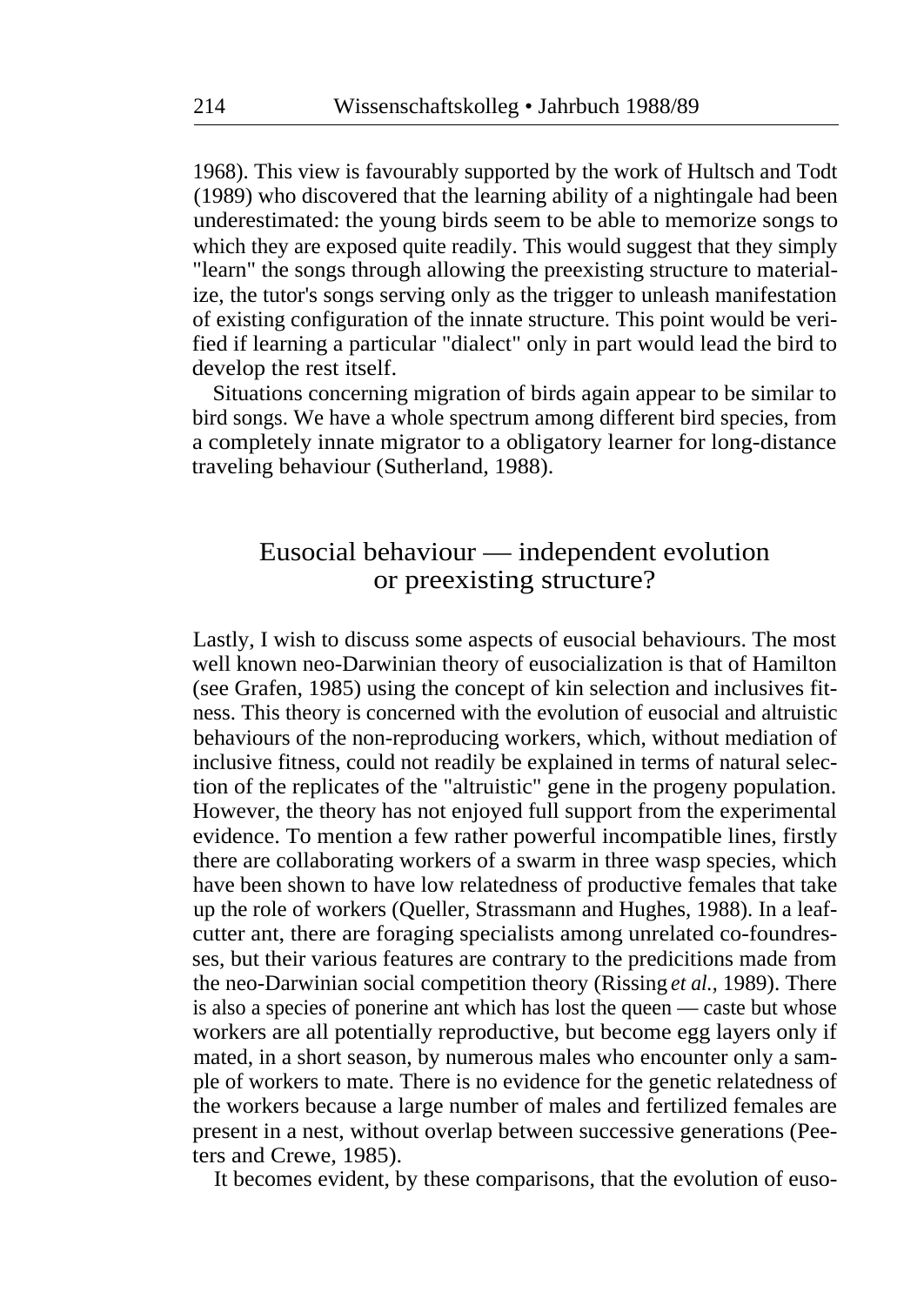cial behaviours cannot always be explained by inclusive fitness. In sociobiology it has become a cliché to state something to the effect that eusocial behaviour has evolved independently at least 13 times in different monophylectic groups of Hymenoptera through the mechanism of kin selection of the gene for altruistic social behaviour of the workers. Similar expressions are often made to explain parallel appearances of some trait. Again, using the structuralist way of thinking, our argument may take an entirely different line. The eusocial behaviour has been based on the deep-seated structure, or heredity in the broad sense, for certain insects or any other animals including mammals, in which the behaviour might have emerged originally as the spontaneous surface phenomenon generated from an arbitrarily originated deep-seated structure.

It is well known that in some species of birds or hymenopterans, abilities discussed above are genetically controlled in the sense that they are innate and appear without imprinting in young animals, whereas in other species they must be environmentally induced, by their congeners or conspecifics. It appears as though the structure eliciting such behaviours is there already before they started showing such behaviour. The behaviour may have appeared in appropriate niches without gradual accumulation, but by a kind of postadaptation, i. e., quite perfect from the beginning without practice, however strange this might seem.

#### Conclusion: towards the origin of structure

The way of seeing does not, of itself, lead to the immediate solution of the problem. It simply means a reorientation of our scientific thinking, which is here about ontogeny, heredity, behaviour and evolution. We are still largely ignorant how to approach the problem scientifically. Just as we largely do not know how various functional macromolecules have appeared in primaeval organisms in the first place, we do not know how such a perfectly working structural relationship could have emerged. The problem of emergence of a structure also applies to the emergence of a language (or languages). The ability of using and understanding the language — Saussure's (1972) *langage* or the language faculty of Chomsky (1986) — must have preceded the actual emergence of the language. It may help if we could identify some very simple structure on which we can start analysing its propteries and its emergence.

The language may be viewed to have arisen as a means of self-expression (Mathesius, 1961) rather than of communication. Drunken persons tend to euphorically shout without much verbal message to convey. Hu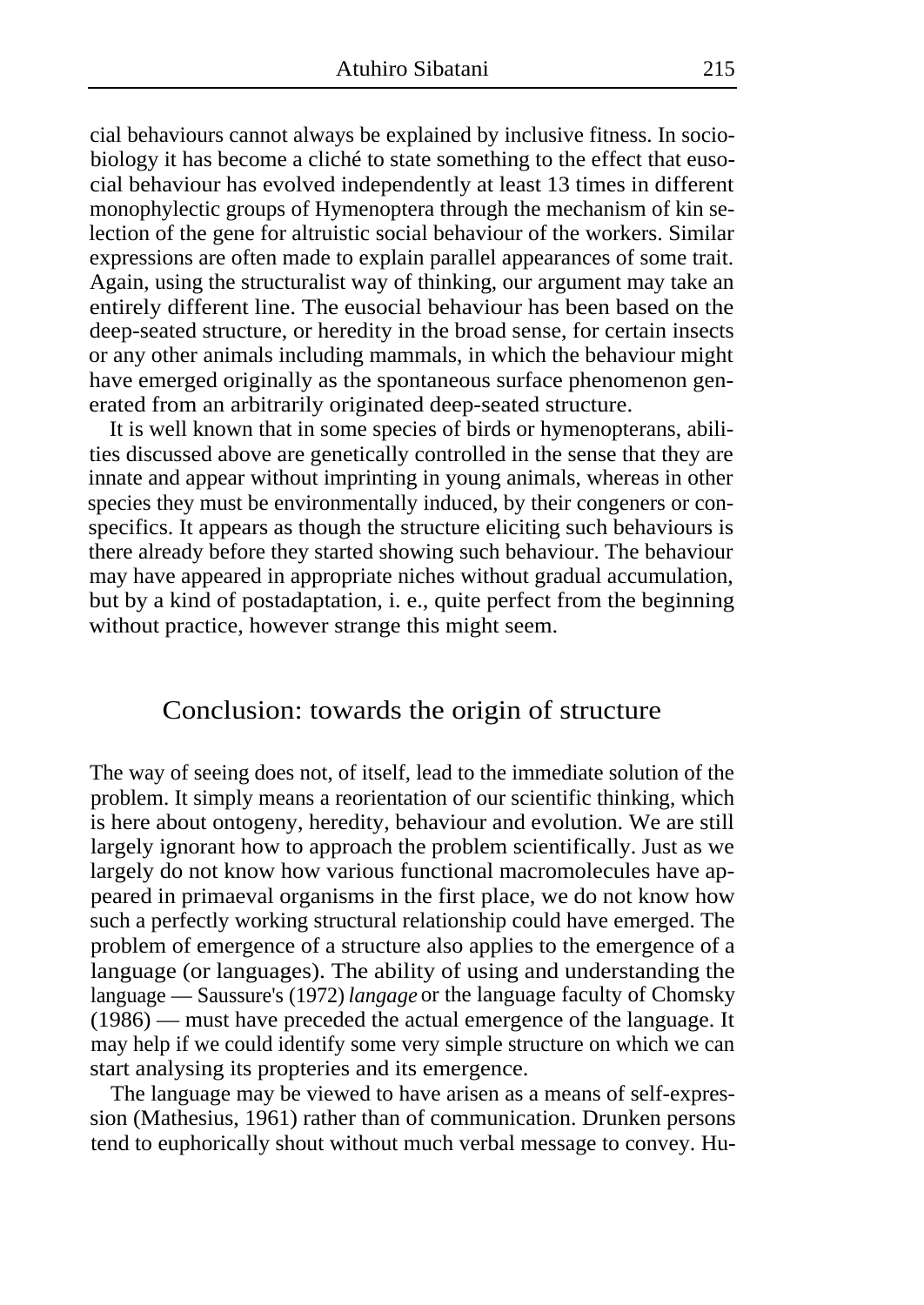man utterances of joy, agony, pain or sexual ecstasy may also belong to the category of self-expression. These facts suggests that self-expression may well have preceded information transmission in human utterances. A structure, the existence of which we can only infer, may have emerged, all at once in its simplest but already perfect form in the sense of synchronizity of Saussure (1972), for some end other than what we envisage today. Hence the historicism of neo-Darwinism to explain the teleonomy is declined at the very root by structuralist thinking. Instead, I wish to focus on the point that all the surface phenomena have been logically defined in terms of this or that configuration of a structure, once the structure comes into existence.

## References

- Albrecht-Bühler, G. (1985) In *Cells and Muscle Motility* 6 (Shay, J. W., ed.). Plenum Publishing Co., New York, 1-21.
- Alvarez, F., de Reyna, A. and Segura, H. (1976) *Anim. Behay.* **24,** 907-916.
- Bugosz, D., Applelby, C. A., Landsmann, J., Dennis, E. S., Trinick, M. J. and Peacock, W. J. (1988). *Nature* **311,** 178-180.
- Cairns, J., Overbaugh, J. and Miller, S. (1988) *Nature* 335, 142-145.
- Castoriadis, C. (1975) *L'institution imaginaire de la société.* Edition du Seuil, Paris.
- Chomsky, N. (1986) *Knowledge of Language: Its Nature, Origin and Use.* Praeger, New York.
- Eibl-Eibesfeldt, I. (1978) *Grundriß der vergleichenden Verhaltensforschung: Éthologie.* 5. erweit. Auflg. Piper, München.
- Garcia-Bellido, A. (1983) In *Development and Evolution* (Goodwin, B. C. *et al.,* eds). Cambridge University Press, 227-255.
- Grafen, A. (1985) In *Oxfords Surveys in Evolutionary Biology.* Vol 2 (Dawkins, R. and Ridley, M., eds.). Oxford University Press, Oxford, 28-89.
- Hall, B. G. (1988) *Genetics* **120,** 887-897.
- Hultsch, H. and Todt, D. (1989) *Naturwiss.* **76,** 83-85.
- Ikeda, K. (1988) *Koozoosyugi Seibutugaku towa Nani ka (What is structuralist biology?)* Kaimeisya, Toyko. In Japanese.
- Ikeda, K. (1989) *Koozoosyugi to Sinkaron (Structuralism and evolutionary biology).*  Kaimeisya, Tokyo. In Japanese.
- Ingham, P. W. (1988) *Nature* **235,** 25-34.
- Kimura, M. (1983) *The Neutral Theory of Molecular Evolution.* Cambridge University Press, Cambridge.
- Kollar, E. J. and Fisher, C. (1980) *Science* **207,** 993-995.
- Mathesius, V. (1961) Obsahovÿ rozborsoucasné anglié tiny na Mklade obecnélingvisti*ckém* (Vachek, J., ed.). Dilia, Czechoslovakia.